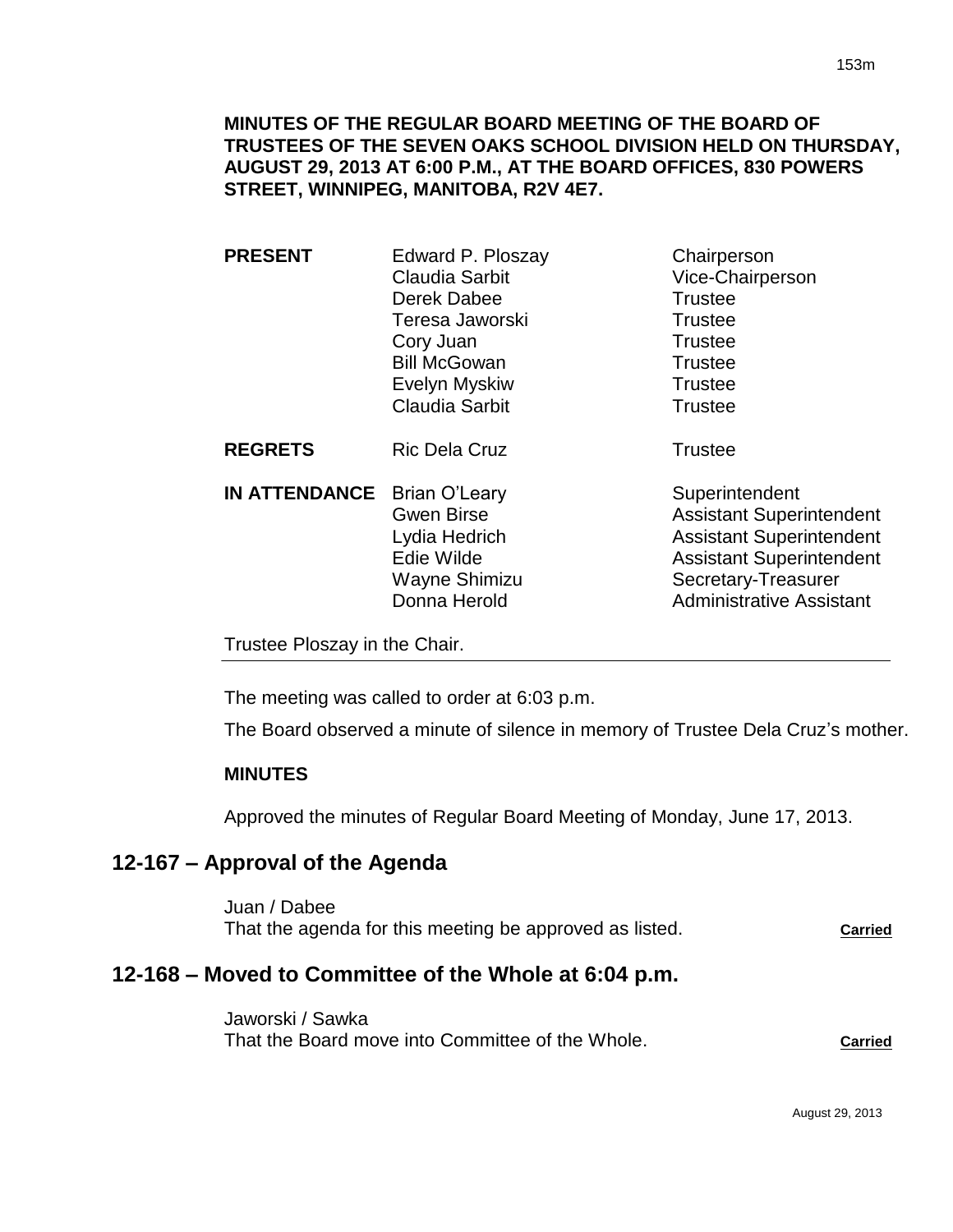Trustee Sarbit in the Chair.

## **OFFICERS' REPORT**

 Trustee Juan updated the Board on the Manitoba School Boards Threat Assessment.

#### **6:38 p.m. Termination of Employment – Les Szumskyj** Wally Skomoroh, CUPE National Representative; Rick Moore, CUPE 731 President; Terry Matthes, CUPE 731 Vice-President; Darlene Parsons, CUPE 731 Recording Secretary, Les Szumskyj.

# **12-169 – Termination of Employment**

Juan / Sawka

Approved that the employment of Mr. Julian (Les) Szumskyj be terminated without further notice for just cause effective August 30, 2013. **Carried**

*Trustee Myskiw recorded vote as a "nay"* 

# **12-170 – Increase Capital Reserve for Maples Commons Addition**

Sarbit / McGowan

Approved that the Board request the permission of The Public Schools Finance Board to increase the capital reserve for the Maples Commons Addition to \$8 million. **Carried**

# **12-171 – By-Law No. 4-2013**

Jaworski / Dabee

Approved that By-Law No. 4-2013 for the purpose of borrowing the sum of \$1,095,900.00 Dollars for the purpose of the 2012-13 Portable Classrooms at Arthur E. Wright, O.V. Jewitt and James Nisbet Community Schools be given first reading. **Carried**

# **SUPERINTENDENTS' REPORT**

# **12-172 – Five Year Capital Plan Update 2014-15 to 2019-20**

Jaworski / McGowan Approved that the Board submit its Five Year Capital Plan Update 2014-15 to 2019-20 to The Public Schools Finance Board. **Carried**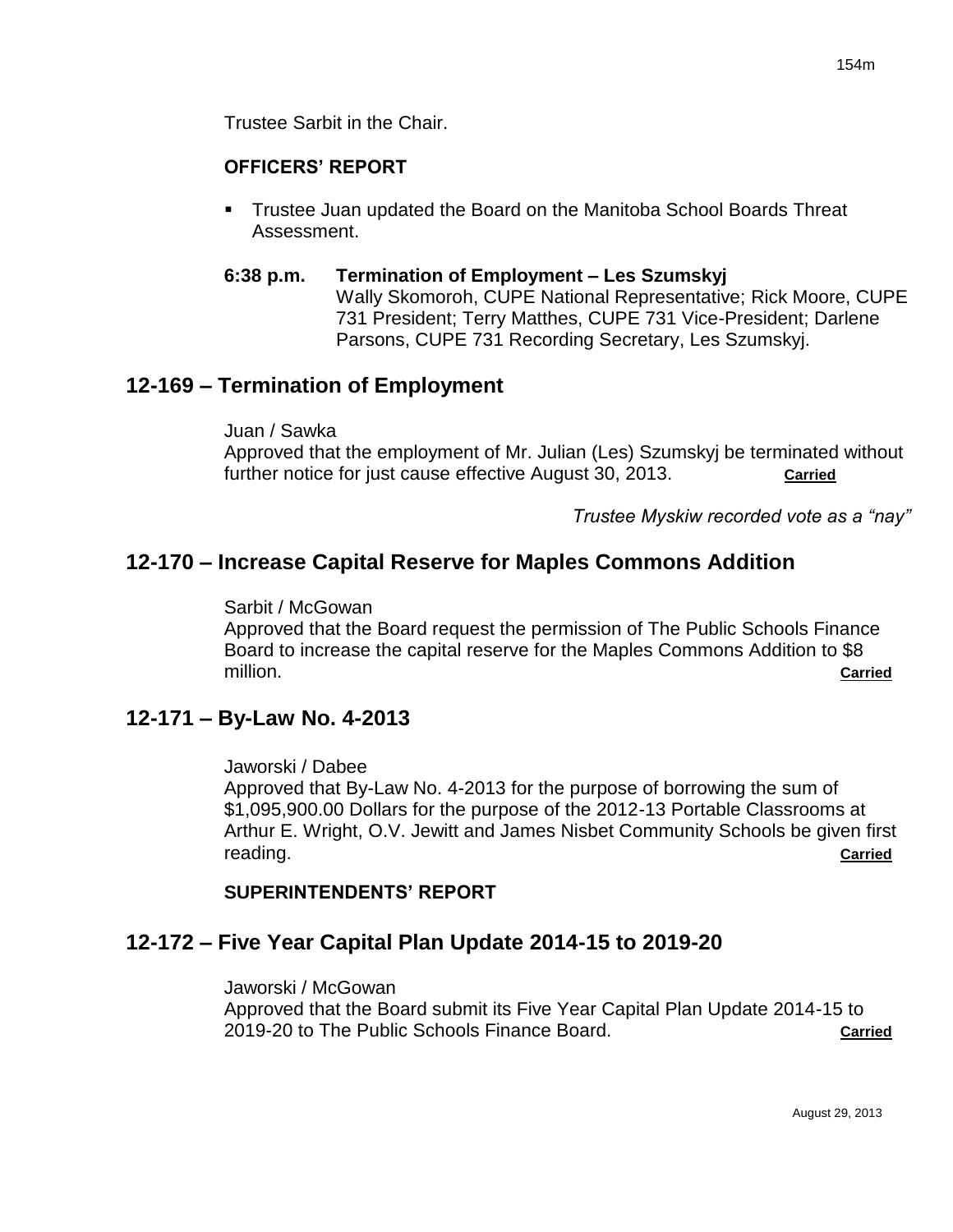## **12-173 – Consent Agenda**

Juan / McGowan That the Consent Agenda be approved. **Carried** carried

#### June 2013 Expenditure Listing

That cheques #2133568-#2134001 and #685-#738, US\$ cheques #213153- #213166, direct deposits #20136658-#20137562 and pre-authorized debits #201258-#201284 in the amount of \$4,038,185.95 be approved.

#### July 2013 Expenditure Listing

That cheques #2134002-#2140137 and #739-#741, US\$ cheques #213167- #214003, direct deposits #20137563-#20140287 and pre-authorized debits #2014001-#2014009 in the amount of \$4,143,517.90 be approved.

#### Agassiz Consulting Group Ltd. Invoice No. 9145

That Invoice No. 9145 for the Maples Roof Phase 2 project in the amount of \$2,442.67 be paid to Agassiz Consulting Group Ltd.

#### Bockstael Construction Limited Certificate of Payment No. 1

That Certificate of Payment No. 1 for the Maples Commons Addition project in the amount of \$217,392.30 be paid to Bockstael Construction Limited.

#### Statutory Holdback on Bockstael Construction Limited Certificate of Payment No. 1

That the Statutory Holdback on Certificate of Payment No. 1 for the Maples Commons Addition project in the amount of \$16,787.05 be paid to the SOSD/Bockstael Construction account.

#### Bockstael Construction Limited Certificate of Payment No. 2

That Certificate of Payment No. 2 for the Amber Trails School project in the amount of \$934,926.71 be paid to Bockstael Construction Limited.

#### Statutory Holdback on Bockstael Construction Limited Certificate of Payment No. 2

That the Statutory Holdback on Certificate of Payment No. 2 for the Amber Trails School project in the amount of \$72,195.11 be paid to the SOSD/Bockstael Construction account.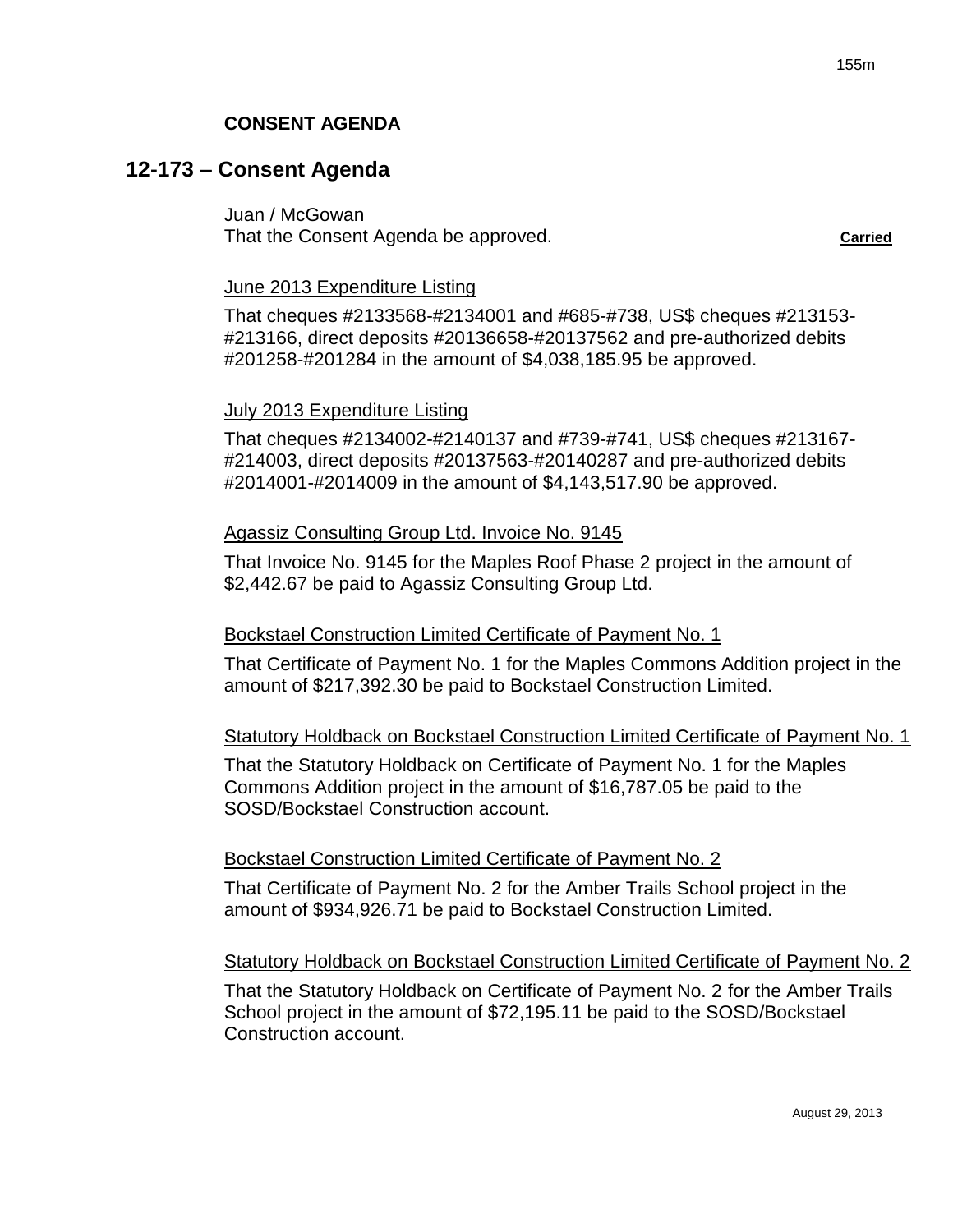#### Bockstael Construction Limited Certificate of Payment No. 3

That Certificate of Payment No. 3 for the Amber Trails School project in the amount of \$756,312.95 be paid to Bockstael Construction Limited.

#### Statutory Holdback on Bockstael Construction Limited Certificate of Payment No. 3

That the Statutory Holdback on Certificate of Payment No. 3 for the Amber Trails School project in the amount of \$58,402.54 be paid to the SOSD/Bockstael Construction account.

#### Kowalchuk Consulting Engineers Invoice No. 11-157-4

That Invoice No. 11-157- 4 for the Maples Roof Phase 2 project in the amount of \$1,981.88 be paid to Kowalchuk Consulting Engineers.

#### Loewen Mechanical Ltd. Certificate of Payment No. 2

That Certificate of Payment No. 2 for the Maples Geothermal project in the amount of \$214,794.81 be paid to Loewen Mechanical Ltd.

#### Statutory Holdback on Loewen Mechanical Ltd. Certificate of Payment No. 2

That the Statutory Holdback on Certificate of Payment No. 2 for the Maples Geothermal project in the amount of \$15,549.82 be paid to the SOSD/Loewen Mechanical - 448 Maples Geothermal account.

## Loewen Mechanical Ltd. Certificate of Payment No. 3

That Certificate of Payment No. 3 for the Maples Geothermal project in the amount of \$803,075.08 be paid to Loewen Mechanical Ltd.

#### Statutory Holdback on Loewen Mechanical Ltd. Certificate of Payment No. 3

That the Statutory Holdback on Certificate of Payment No. 3 for the Maples Geothermal project in the amount of \$58,137.68 be paid to the SOSD/Loewen Mechanical - 448 Maples Geothermal account.

## M. Block & Associates Ltd. Invoice No. W-2013-114

That Invoice No. W-2013-114 for the Amber Trails School project in the amount of \$7,946.82 be paid to M. Block & Associates Ltd.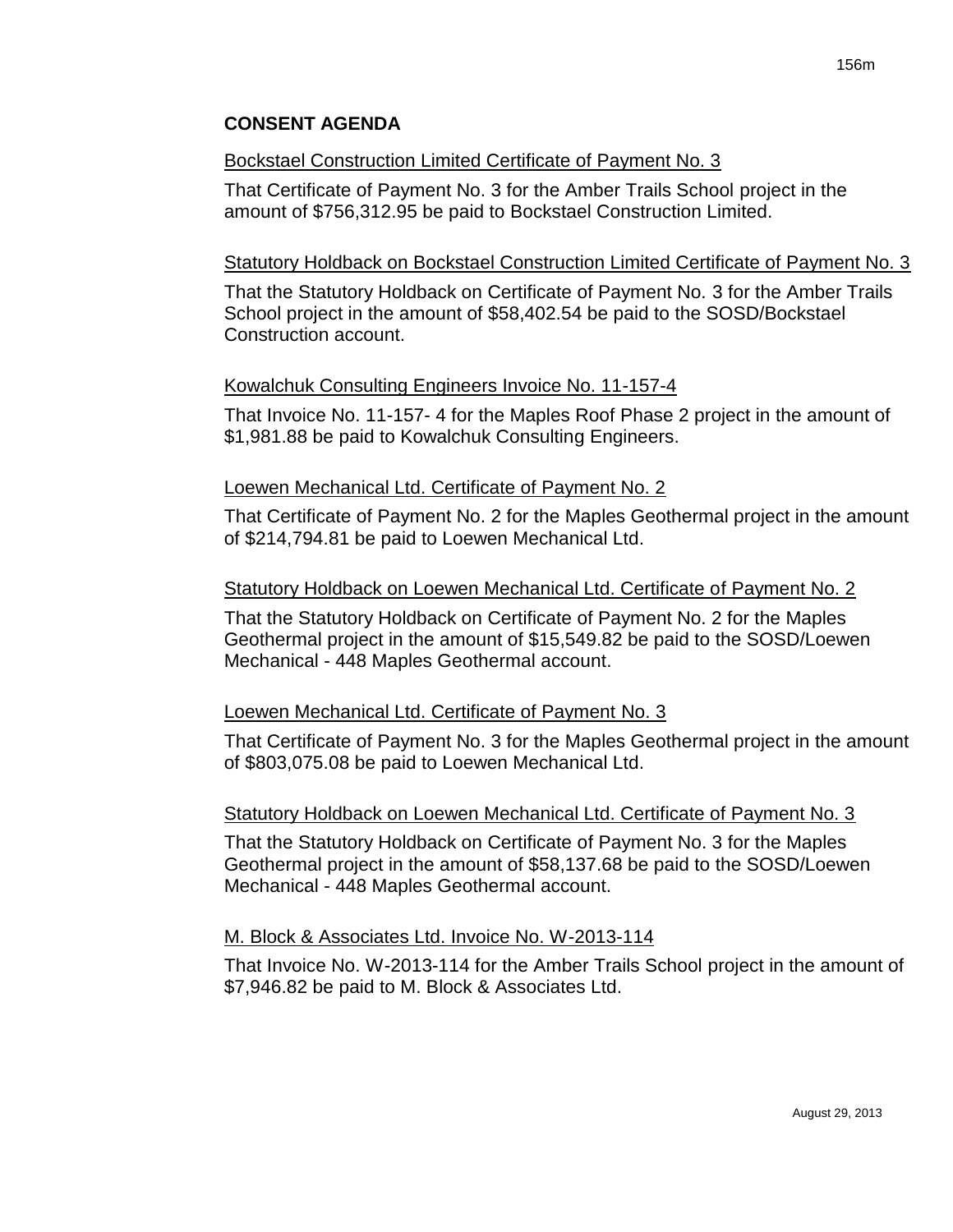#### M. Block & Associates Ltd. Invoice No. W-2013-152

That Invoice No. W-2013-152 for the Amber Trails School project in the amount of \$1,460.64 be paid to M. Block & Associates Ltd.

## M. Block & Associates Ltd. Invoice No. W-2013-153

That Invoice No. W-2013-153 for the Amber Trails School project in the amount of \$1,627.50 be paid to M. Block & Associates Ltd.

## MCM Architects Inc. Invoice No. 5489

That Invoice No. 5489 for the Victory Site Day Care project in the amount of \$3,413.23 be paid to MCM Architects Inc.

## The National Testing Laboratories Limited Invoice No. 8723

That Invoice No. 8723 for the Amber Trails School project in the amount of \$892.50 be paid to The National Testing Laboratories Limited.

## Number Ten Architectural Group Invoice No. 12016

That Invoice No. 12016 for the Maples Commons Addition project in the amount of \$21,762.71 be paid to Number Ten Architectural Group.

## Number Ten Architectural Group Invoice No. 12071

That Invoice No. 12071 for the Maples Commons Addition project in the amount of \$12,282.06 be paid to Number Ten Architectural Group.

## Number Ten Architectural Group Invoice No. 12089

That Invoice No. 12089 for the Elwick Elevator & Grooming Room project in the amount of \$3,061.61 be paid to Number Ten Architectural Group.

## Number Ten Architectural Group Invoice No. 12090

That Invoice No. 12090 for the Edmund Partridge Elevator & Grooming Room project in the amount of \$4,155.38 be paid to Number Ten Architectural Group.

## Number Ten Architectural Group Invoice No. 12277

That Invoice No. 12277 for the Edmund Partridge Elevator & Grooming Room project in the amount of \$1,349.46 be paid to Number Ten Architectural Group.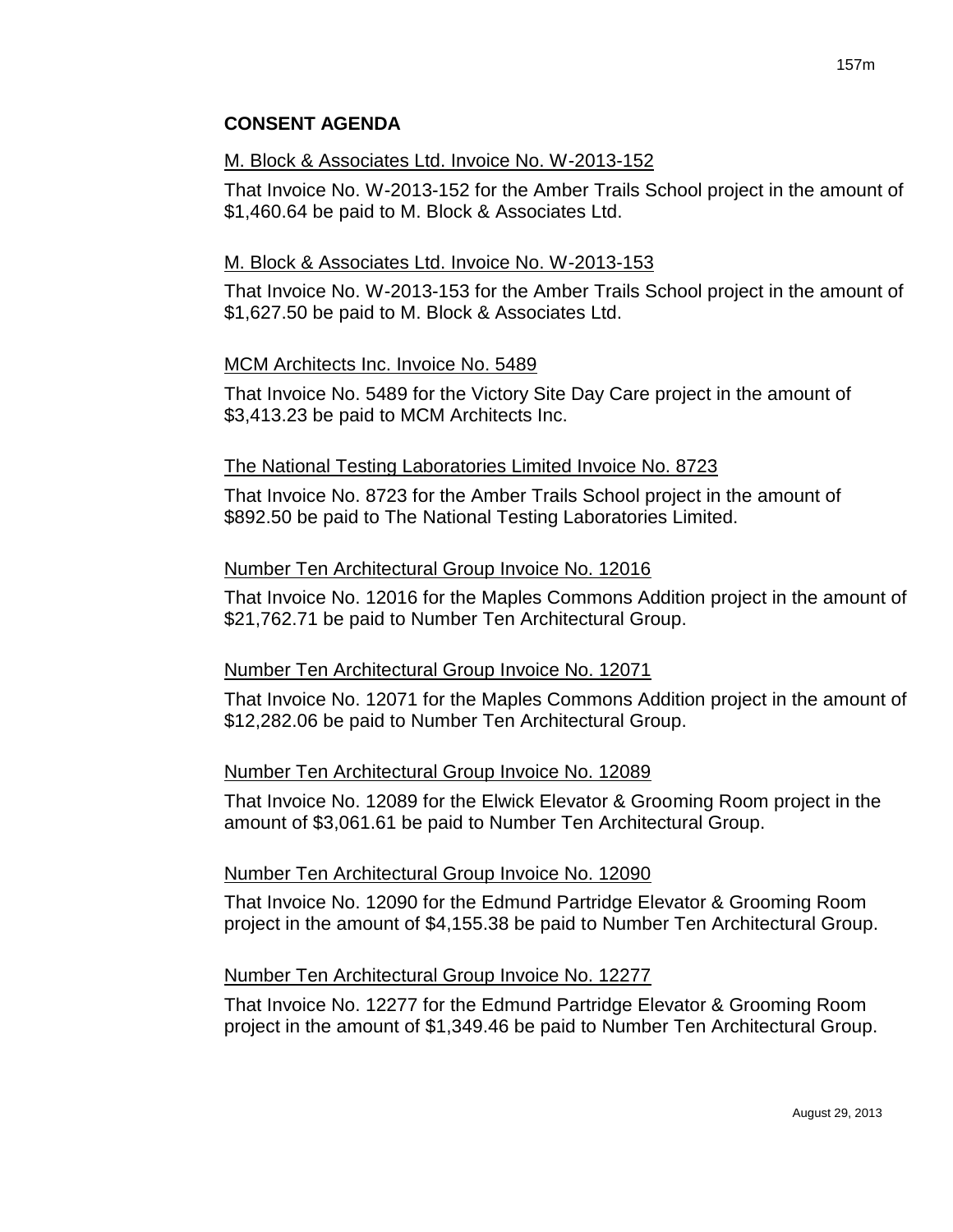#### Prairie Architects Inc. Invoice No. 3988

That Invoice No. 3988 for the Victory Site Day Care project in the amount of \$2,638.60 be paid to Prairie Architects Inc.

## Prairie Architects Inc. Invoice No. 4055

That Invoice No. 4055 for the Amber Trails School project in the amount of \$16,355.71 be paid to Prairie Architects Inc.

## Prairie Architects Inc. Invoice No. 4096

That Invoice No. 4096 for the Amber Trails School project in the amount of \$19,874.77 be paid to Prairie Architects Inc.

#### Prairie Architects Inc. Invoice No. 4115

That Invoice No. 4115 for the Amber Trails School project in the amount of \$19,045.33 be paid to Prairie Architects Inc.

#### Prairie Architects Inc. Invoice No. 4141

That Invoice No. 4141 for the Amber Trails School project in the amount of \$15,265.33 be paid to Prairie Architects Inc.

## PSA Studio Inc. Invoice No. 13106

That Invoice No. 13106 for the Portables at Belmont and West St. Paul Schools in the amount of \$12,852.00 be paid to PSA Studio Inc.

## **CONFERENCE REPORTS**

Rick Kraychuk, Teacher, Edmund Partridge Community School: The Canadian Counselling and Psychotherapy Association 2013 Annual Conference, May 14 to 17, 2013 - Halifax, Nova Scotia.

Krystin Cullum, Teacher, A.E. Wright Community School: International Reading Association's 58th Annual Convention, April 19 to 22, 2013 - San Antonio, Texas.

Meghan Corbett, Teacher, A.E. Wright Community School: International Reading Association's 58th Annual Convention, April 19 to 22, 2013 - San Antonio, Texas.

Jill Ponech, Teacher, Maples Collegiate: National Council of Teachers of Mathematics, April 17 to 20, 2013 - Denver, Colorado.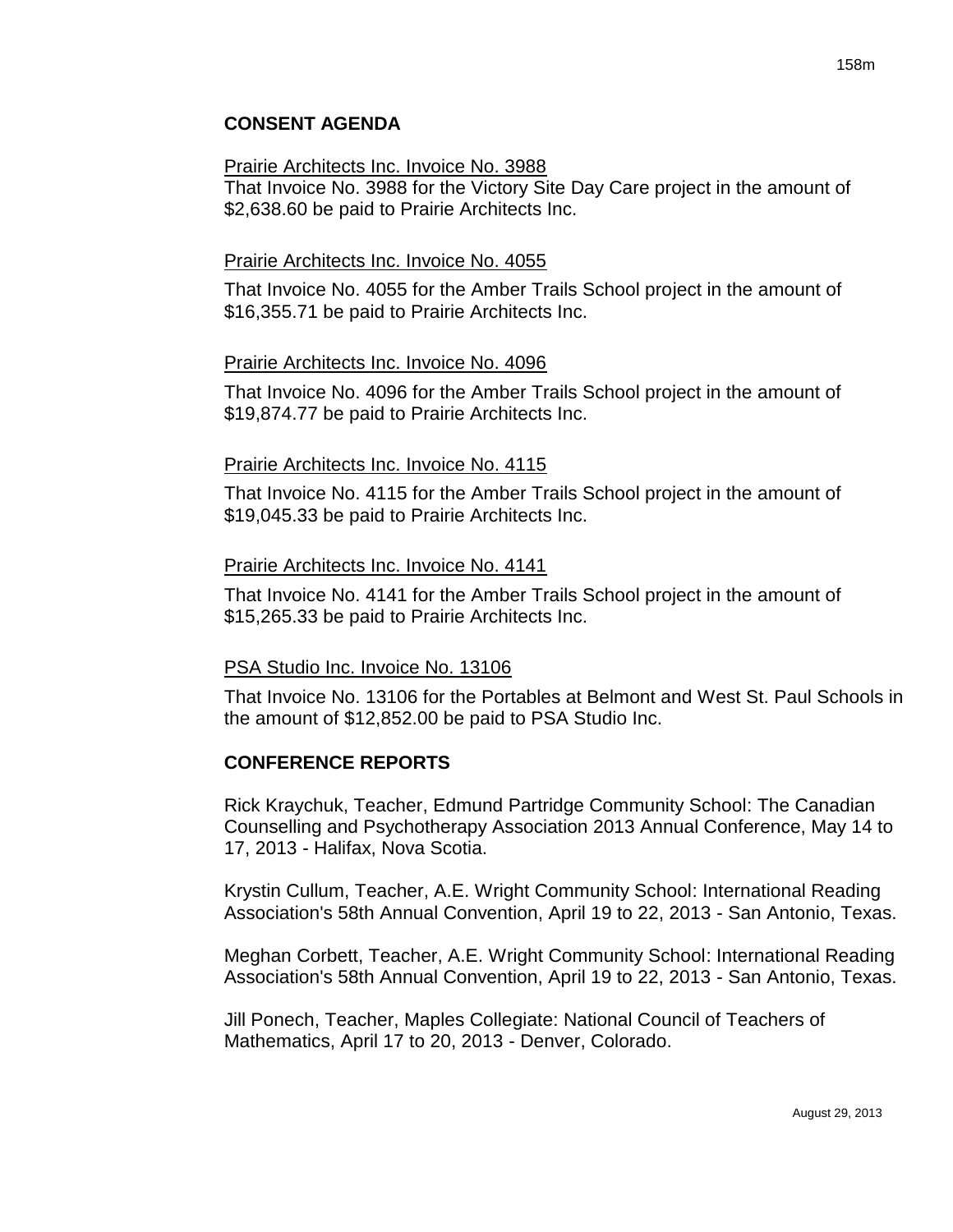#### **CONFERENCE REPORTS**

Michael Mann/Christopher Spiers/Daniel Vaarmeyer, Teachers, Elwick Community School: Learning Forward Conference 2013, December 3 to 5, 2012 - Boston, Massachusetts.

Pat Fulcher, Teacher, École Riverbend Community School: International Reading Association's 58th Annual Convention, April 19 to 22, 2013 - San Antonio, Texas.

Karen Mozdzen, Teacher, H.C. Avery School: The Canadian Counselling and Psychotherapy Association Conference 2013, May 14 to 17, 2013 - Halifax, Nova Scotia.

Shira Cohen/Cindy Yusim/Lyana Hoydalo, Social Workers, Educational and Clinical Support Services: The Canadian Counselling and Psychotherapy Association Conference 2013, May 14 to 17, 2013 - Halifax, Nova Scotia.

Jennie Ruhr/David Zynoberg, Teachers, Met School: Big Bang 11, August 8 to 10, 2012 - Providence, Rhode Island.

Matt Turner, Teacher, O.V. Jewitt Community School: National Art Education Association National Conference, March 7 to 10, 2013 - Fort Worth, Texas.

Natasha Deen, Teacher, Maples Collegiate: National Council of Teachers of Mathematics, April 14 to 17, 2013 - Denver, Colorado.

Sherri Reimer, Teacher, École Leila North Community Centre: National Council for Exceptional Children Conference, April 3 to 6, 2013 - San Antonio, Texas.

Jennifer Pasternak, Teacher, Adult Learning Centre: National Conference of Teaching Mathematics, April 16 to 20, 2013 - Denver, Colorado.

Bernadette Smith, Teacher, A.E. Wright Community School: Hawaii International Conference on Education, January 6 to 9, 2013 - Honolulu, Hawaii.

Megan Brett, Teacher, École Belmont: Urgency and School Change Conference, March 20 to 22, 2013 - Seattle, Washington.

Krista Ballantyne/Dana Crawford/Nicole Reay, Teachers, Elwick Community School: Daily 5 and CAFE Conference, October 2012 - Las Vegas, Nevada.

Jennifer Jones, Teacher, Maples Collegiate: National Council of Teachers of Mathematics, April 17 to 20, 2013 - Denver, Colorado.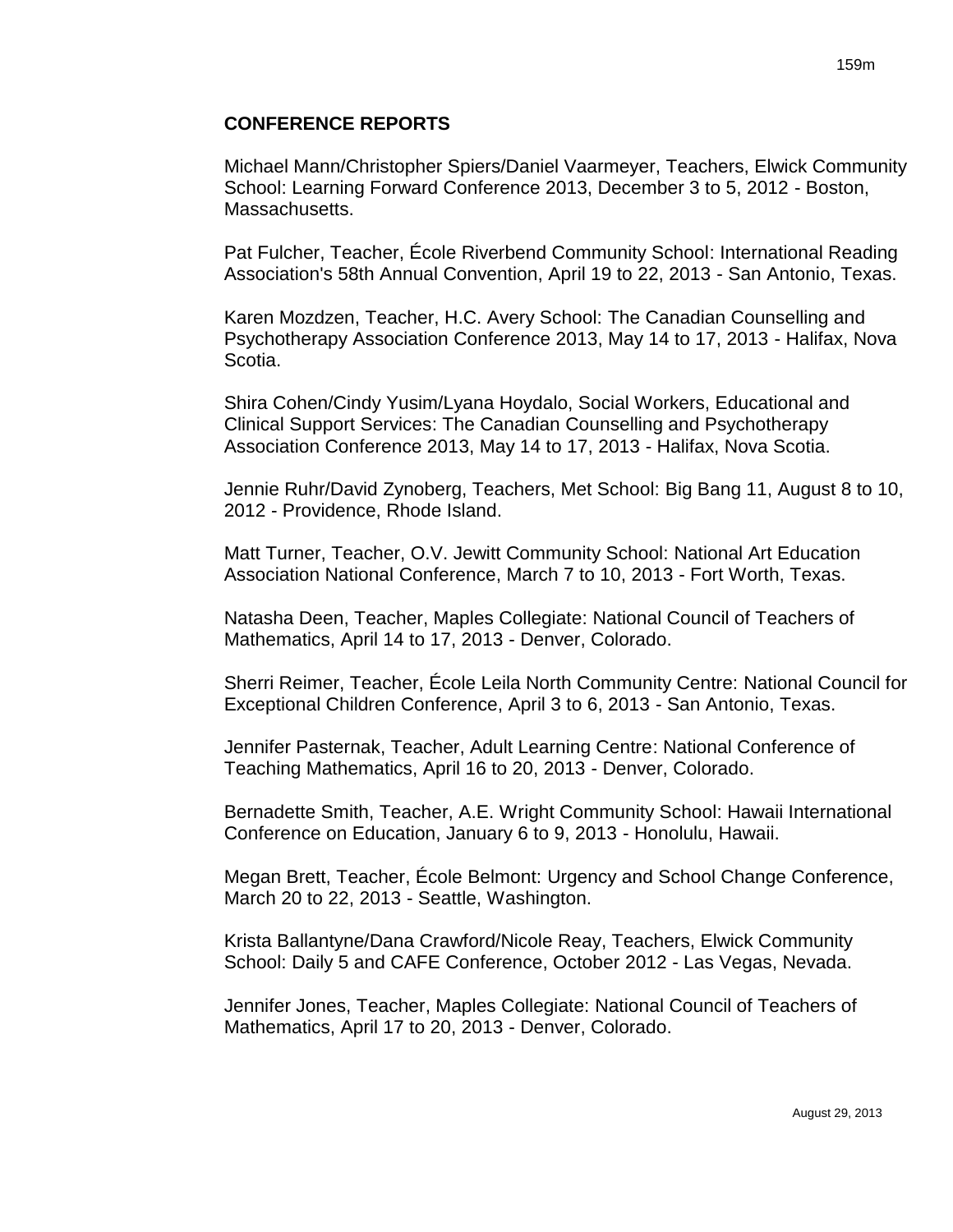## **CONFERENCE REPORTS**

Julie Southam, Teacher, École James Nisbet Community School: Canadian Counselling and Psychotherapy Association 2013 Annual Conference, May 15 to 17, 2013 - Halifax, Nova Scotia.

Pat Malis, Library Technician, École Constable Finney School: International Reading Association Annual Convention, April 19 to 22, 2013 - San Antonio, Texas.

Hasmita Trivedi, Teacher, École Riverbend Community School: International Reading Association's 58th Annual Convention, April 19 to 22, 2013 - San Antonio, Texas.

Eva Moszkiewicz, Teacher, O.V. Jewitt Community School: National Council of Teachers of Mathematics, April 17 to 20, 2013 - Denver, Colorado.

Karen Romanoff, Teacher, A.E. Wright Community School: International Reading Association's 58th Annual Convention, April 19 to 22, 2013 - San Antonio, Texas.

Jeff Morris, Teacher, O.V. Jewitt Community School: National Art Education Association National Conference, March 7 to 10, 2013 - Fort Worth, Texas.

Christine Michaleski, Teacher, École Belmont School: Urgency and School Change Conference, March 20 to 22, 2013 - Seattle, Washington.

# **CORRESPONDENCE**

- Manitoba News Release: June 18, 2013 Province helping students to create a more sustainable environment for the future: Allan. 2013-14 ESD Grant Recipients (note: includes Maples Bike Club).
- Manitoba News Release: June 19, 2013 Major Investment in Smaller Class Sizes will Mean More One-On-One Attention for Students: Premier. Province Announces 28 New and Expanded Classrooms Under Kindergarten to Grade 3 Smaller Class Size Initiative.
- Floyd Martens, President, Manitoba School Boards Association: Letter to British Columbia School Trustees Association congratulating them on an outstanding conference (CSBA Congress 2013).
- Floyd Martens, President, Manitoba School Boards Association: Letter to MASS regarding the National Inventory of Interventions for LGBTQ-Inclusive Schools study.
- Brandon School Division: Administrative Employment Opportunity: Secretary-Treasurer.
- Breann Giancola, Graduate, Maples Collegiate: Seven Oaks Wind Ensemble experience.
- Nancy Allan, Minister of Education: Approval for West St. Paul to extend the Balanced School Day model for the 2013-2014 school year.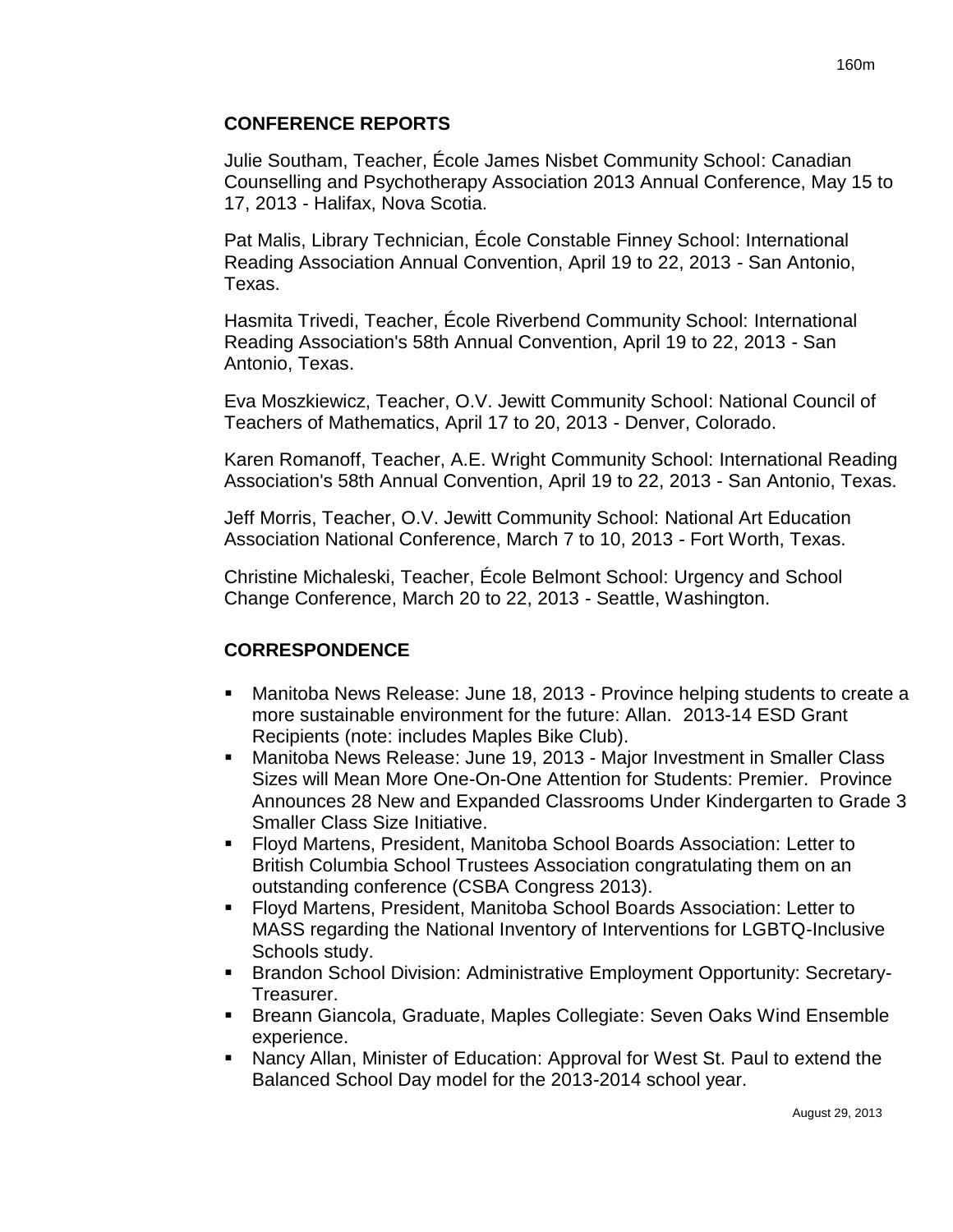# **CORRESPONDENCE**

- Nancy Allan, Minister of Education: Approval for Governor Semple School to implement the Balanced School Day model for the 2013-2014 school year.
- Andrea Lamboo Miln, Coordinator, Healthy Schools Initiative: Funding changes to the Healthy School Initiative for the 2013-2014 school year.
- Manitoba Teachers' Society: Notice of premium rate decrease for the MTS Disability Benefits Plan for the 2013-2014 school year.
- Jackie Redekop, Bright Futures Analyst, Manitoba Children and Youth Opportunities: Wayfinders fourth disbursement for the 2012/2013 program year.
- Nancy Allan, Minister of Education: Capital funding and space requirements.
- Keith Thomas, Risk Manager, Manitoba School Boards Association: 2013-2014 "Voluntary" Student Accident Insurance.
- Don Smith, Managing Partner, ORG Canada: Rate Increase effective August 1, 2013.
- Garry Draper, Board Chairperson, Fort La Bosse School Division: Letter to Manitoba School Boards Association regarding the Manitoba Public School Employees Dental & Extended Health Benefits Plan.
- Loreley Fehr, Chair, Board of Trustees, Pine Creek School Division: Letter to Manitoba School Boards Association regarding the Manitoba Public School Employees Dental & Extended Health Benefits Plan.
- Garth Nichol, Chairperson of the Board, Turtle Mountain School Division: Letter to Manitoba School Boards Association regarding the Manitoba Public School Employees Dental & Extended Health Benefits Plan.
- Linda Phillips, Board Chair, Southwest Horizon School Division: Letter to Manitoba School Boards Association regarding the Manitoba Public School Employees Dental & Extended Health Benefits Plan.
- Tracey Holness, Vice-Chair, Red River Valley School Division: Letter to Manitoba School Boards Association regarding the Manitoba Public School Employees Dental & Extended Health Benefits Plan.
- Joe Trubyk, Labour Relations Consultant, Manitoba School Boards Association: June 18, 2013 Memo regarding Important Extended Health Information.
- Joe Trubyk, Labour Relations Consultant, Manitoba School Boards Association: April 18, 2013 Memos regarding New MSBA/MTS Dental and Extended Health Trust.
- Manitoba News Release: July 2, 2013 Province to strengthen anti-bullying action plan. New Provincial Code of Conduct to ensure safe schools, clear, consistent disciplinary consequences for bullying: Allan.
- Manitoba News Release: July 10, 2013 School's out for summer and construction is underway on new science labs for Winnipeg high schools. New labs giving students access to latest technology, quality education: Allan. (Note: includes Garden City Collegiate).
- Manitoba Finance, Taxation Division: Issued June 2013 Information Notice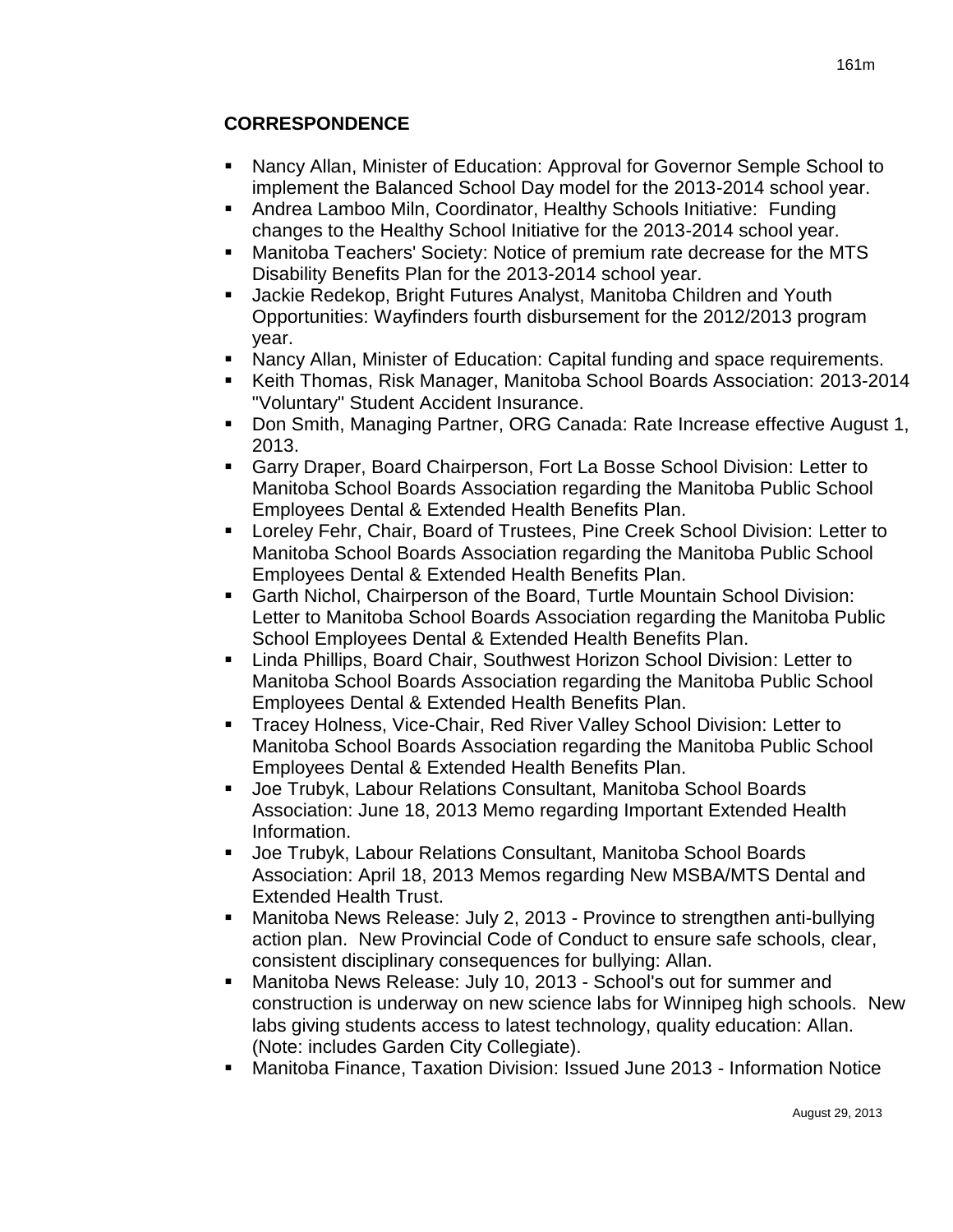# **CORRESPONDENCE**

RST 13-08 Retail Sales Tax Act. 2013 Budget - Retail Sales Tax Changes (rate changes and changes to exemptions).

- Kelly Henderson, Manager, Finance and Administration, Manitoba Schools Finance Board: Revenue Canada confirmed that Group Travel Accident Insurance is a taxable benefit, retroactive to January 1, 2013, due to the Federal Government's March 2013 budget which contained changes to how the Income Tax Act is applied.
- George Coupland, Director, Labour Relations, Manitoba School Boards Association: FlexPay Update from Workers Compensation Board of Canada.
- Workers Compensation Board of Manitoba: WCB Update June 2013.
- Workers Compensation Board of Manitoba: WCB Client Profile Report to June 30, 2013. Client Profile Reports will no longer be printed, effective November 1, 2013. WCB's SAFE Work Reports are available online at [www.wcb.mb.ca.](http://www.wcb.mb.ca/)
- Kevin Chief, Minister of Children and Youth Opportunities: Grant funding for Seven Oaks Early Years Coalition has been included in the 2013-14 spending estimates of Healthy Child Manitoba, Manitoba Children and Youth Opportunities, subject to the Legislature's approval.
- Grant Ostir, Western Financial Group: Manitoba Schools Insurance July 1, 2013 Renewals.
- Linda Baker, Client Services Manager, Western Financial Group Insurance: 2013-14 Automobile Extension Insurance Renewal.
- Chris Hagen, Senior Field Officer, MB Education, Pupil Transportation Unit: School Bus Inspection of Units 10.81, 10.82, 10.83, 10.84.
- Wayne Shimizu, Secretary-Treasurer, Seven Oaks School Division: Memo confirming compliance with The Public Sector Disclosure Act.
- Labour Relations, Manitoba School Boards Association: July 2013 Update CPI, Unemployment Rate, Regional Trends.
- Labour Relations, Manitoba School Boards Association: August 2013 Update CPI, Unemployment Rate, Regional Trends.
- Labour Relations, Manitoba School Boards Association: High Risk Patrol list.
- Andrea Lawson, Project Leader, Public Schools Finance Board: Proposed Land Transaction/Exchange with the City of Winnipeg - Lands located near Leila North Community School, Plan No. 8095/5.
- Ashley Taylor, Teacher, Leila North Community School: Leila North Community School landscaping.
- Wayne Shimizu, Secretary-Treasurer, Seven Oaks School Division: Letter to Janet Duff, Registrar, Manitoba Labour Board regarding CUPE Local 2348.
- Veronique Allard, Organizer, Canadian Union of Public Employees, Manitoba Regional Office: Letter to Manitoba Labour Board regarding CUPE Local 2348 and Wayfinders Manitoba Inc. - Application for Certification.
- Brenda Grouette, Board Officer, Manitoba Labour Board Certificate issued by Manitoba Labour Board respecting CUPE Local 2348 and Seven Oaks School Division.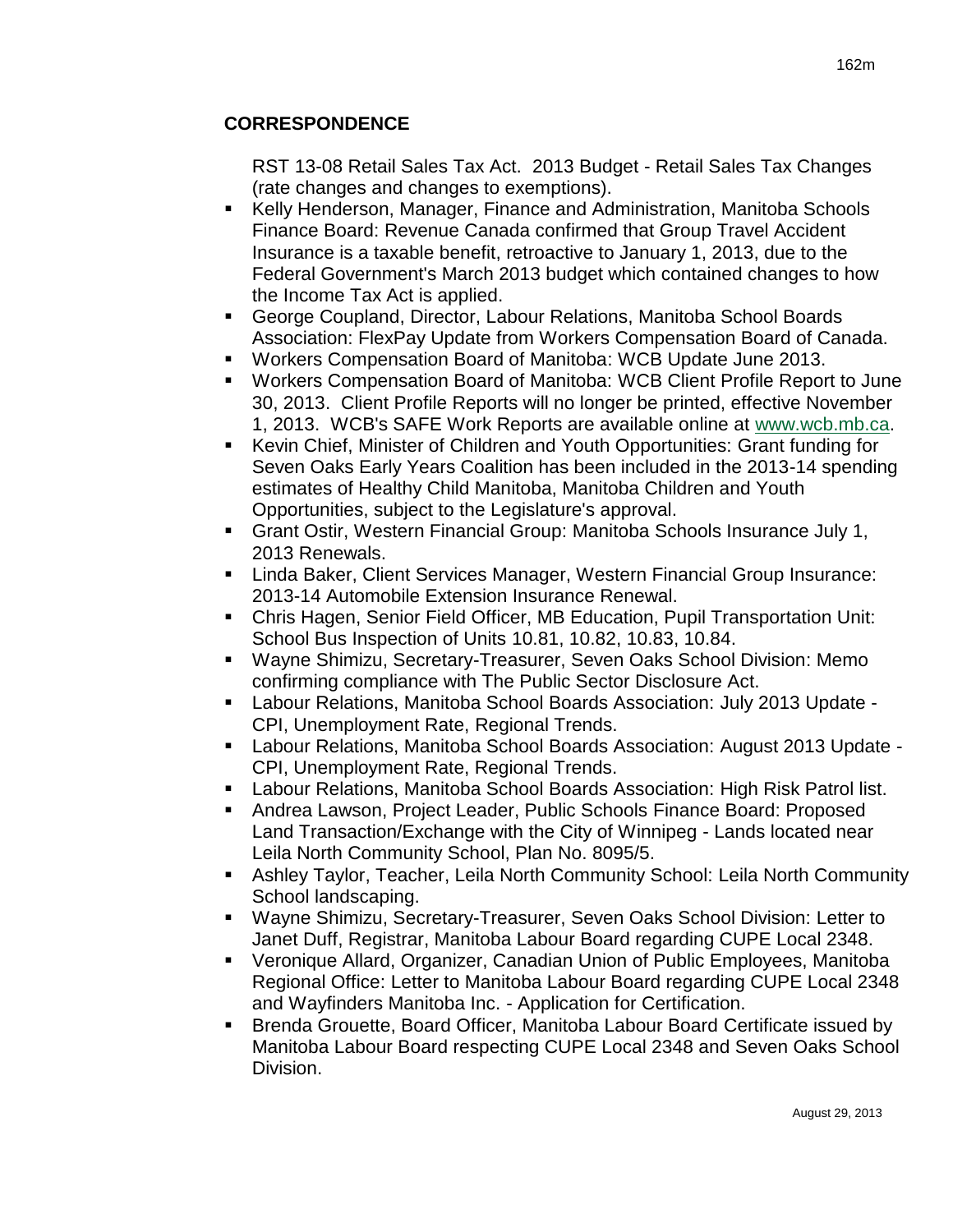# **CORRESPONDENCE**

- W. Weston, Administrative Secretary, The Highway Traffic Board Agenda for The Highway Traffic Board Hearing (includes Permit Application, Post-Time sign for West St. Paul School).
- Nancy Allan, Minister of Education: Eco-Globe awareness level of sustainability for the 2012-2013 school year awarded to: H.C. Avery School, École Leila North Community School, West Kildonan Collegiate.
- Doreen Devloo, Land Management Coordinator, Property Development, Manitoba Hydro: Surplus Corporation Property - Part of Lot A, Plan 28171 WLTO in OTM Lot 18, Parish of Kildonan, Adjacent to Court Avenue, Winnipeg, MB.
- Wayne Shimizu, Secretary-Treasurer, Seven Oaks School Division: Letter to KDR Design Builders (Commercial) Inc. regarding Maples Commons Tender.
- Wayne Shimizu, Secretary-Treasurer, Seven Oaks School Division: Letter to The Public Schools Finance Board regarding the self-funded Maples Commons Addition project.
- Remi Bisson, Chief Financial Officer, Bockstael Construction Limited: Maples Collegiate Student Commons Addition - Bonds and Insurance.
- Andrea Lawson, Project Leader, The Public Schools Finance Board: Maples Collegiate - Approval to Proceed with Self-Funded Project, Authorization to Proceed to Construction.
- Brad Loewen, City of Winnipeg: City of Winnipeg building code requires the application of a high importance factor to the Maples Collegiate Student Commons Addition project.
- John Wassenaar, Number Ten Architectural Group: Change Order No. 2 for Maples Collegiate Student Commons Addition.
- Konrad A. Erickson, Project Leader, The Public Schools Finance Board: 2013-14 Portables Program -École Belmont and West St. Paul School.
- Doug Hanna, MAA, Partner, Number Ten Architectural Group: Elwick & Edmund Partridge School Elevators - Design Development submission to The Public Schools Finance Board.
- Cynthia Hyrich, Public Sector Account Officer, Manitoba Hydro: Approval of the Amber Trails Community School application for the Power Smart New Buildings Program - Custom Design Path.
- Wayne Shimizu, Secretary-Treasurer, Seven Oaks School Division: Letter to The Public Schools Finance Board regarding Amber Trails Community School Site Reimbursement.
- Liane Wychreschuk, Prairie Architects Inc.: Amber Trails Community School Proposed Change Notice No. 3.
- Liane Wychreschuk, Prairie Architects Inc.: Amber Trails Community School Site Observation Report No. 01.
- Liane Wychreschuk, Prairie Architects Inc.: Amber Trails Community School Change Order No. 4.
- Jamie Kozak, Associate Architect, Prairie Architects Inc.: Amber Trails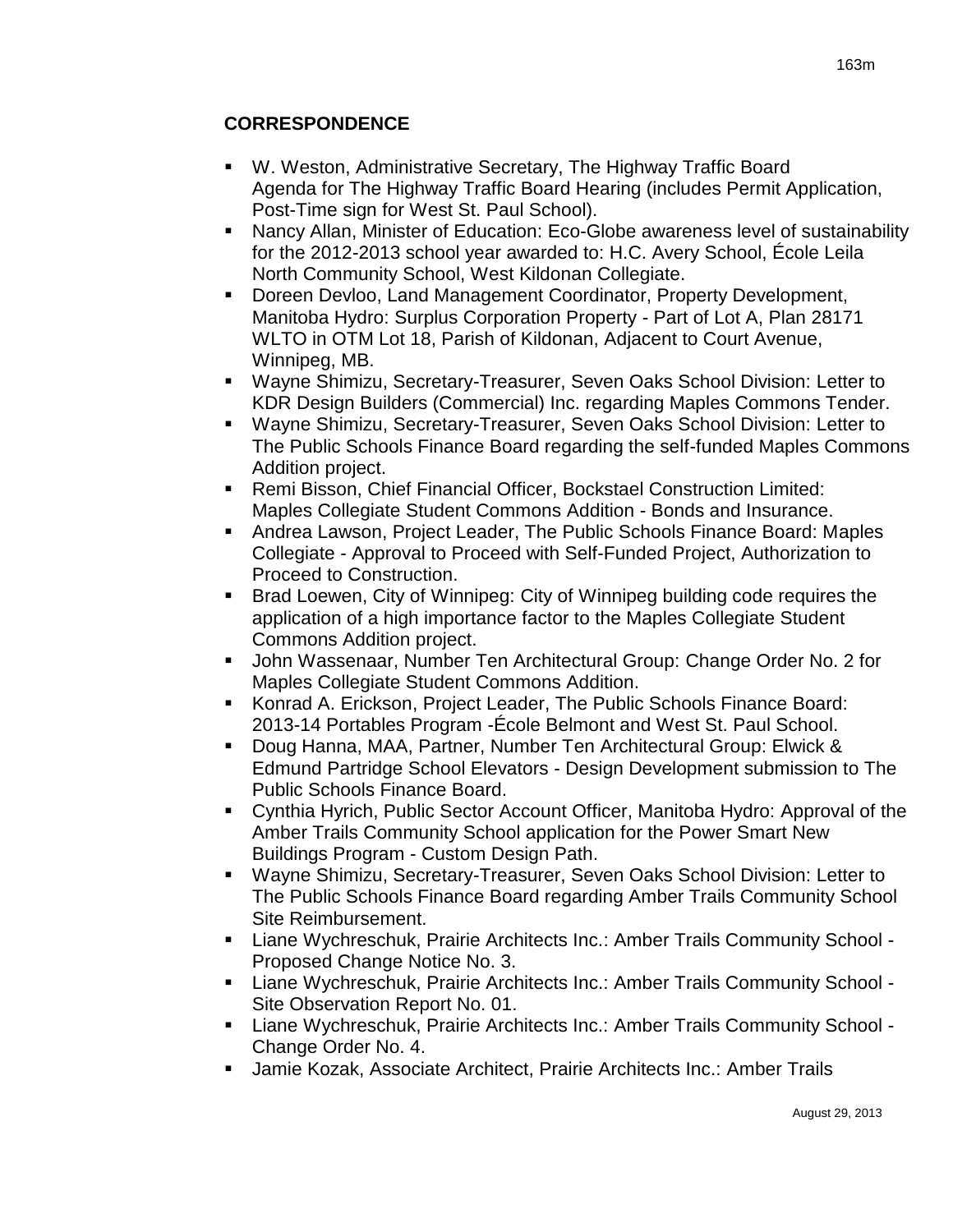Community School - additional silt excavation beneath asphalt roadways and parking.

- Paul Anderson, Director of Operations, Seven Oaks School Division Update on Amber Trails School project - block walls starting today.
- Andrea Lawson, Project Leader, The Public Schools Finance Board: Andrews Early Learning Centre -Victory School Stand-alone Childcare, Approval to Proceed to Hire Building Envelope Commissioning Agent.
- **MCM Architects Inc.: Invitation to Bid Victory School Daycare.**
- MCM Architects Inc.: Victory School Daycare Addendum No. 4.
- Robert Obirek, MAA, MCM Architects Inc.: Victory School Daycare Tender Opening.
- Wayne Shimizu, Secretary-Treasurer, Seven Oaks School Division: Letter to The Public Schools Finance Board regarding Victory School Daycare Tender Recommendation.
- Andrea Lawson, Project Leader, The Public Schools Finance Board: Victory School - Andrews Early Learning Center, Stand-alone Childcare, Project Support for MCM Design.

# **12-174 – Moved to Committee of the Whole at 8:26 p.m.**

Dabee / McGowan That the Board move into Committee of the Whole. **Carried**

# **SUPERINTENDENTS' PERSONNEL REPORT**

# **12-175 – Superintendents' Personnel Report**

Juan / Myskiw That the Superintendents' Personnel Report be ratified. **Carried**

# ADMINISTRATIVE APPOINTMENTS

Valery Czarnecki was appointed to the position of Vice-Principal (teaching), Arthur E. Wright Community School, part-time (.50) term effective September 3, 2013 to June 27, 2014.

Bernadette Smith was appointed to the position of Teacher Team Leader, Aboriginal Education, full-time (1.00) term effective October 15, 2013 to June 27, 2014.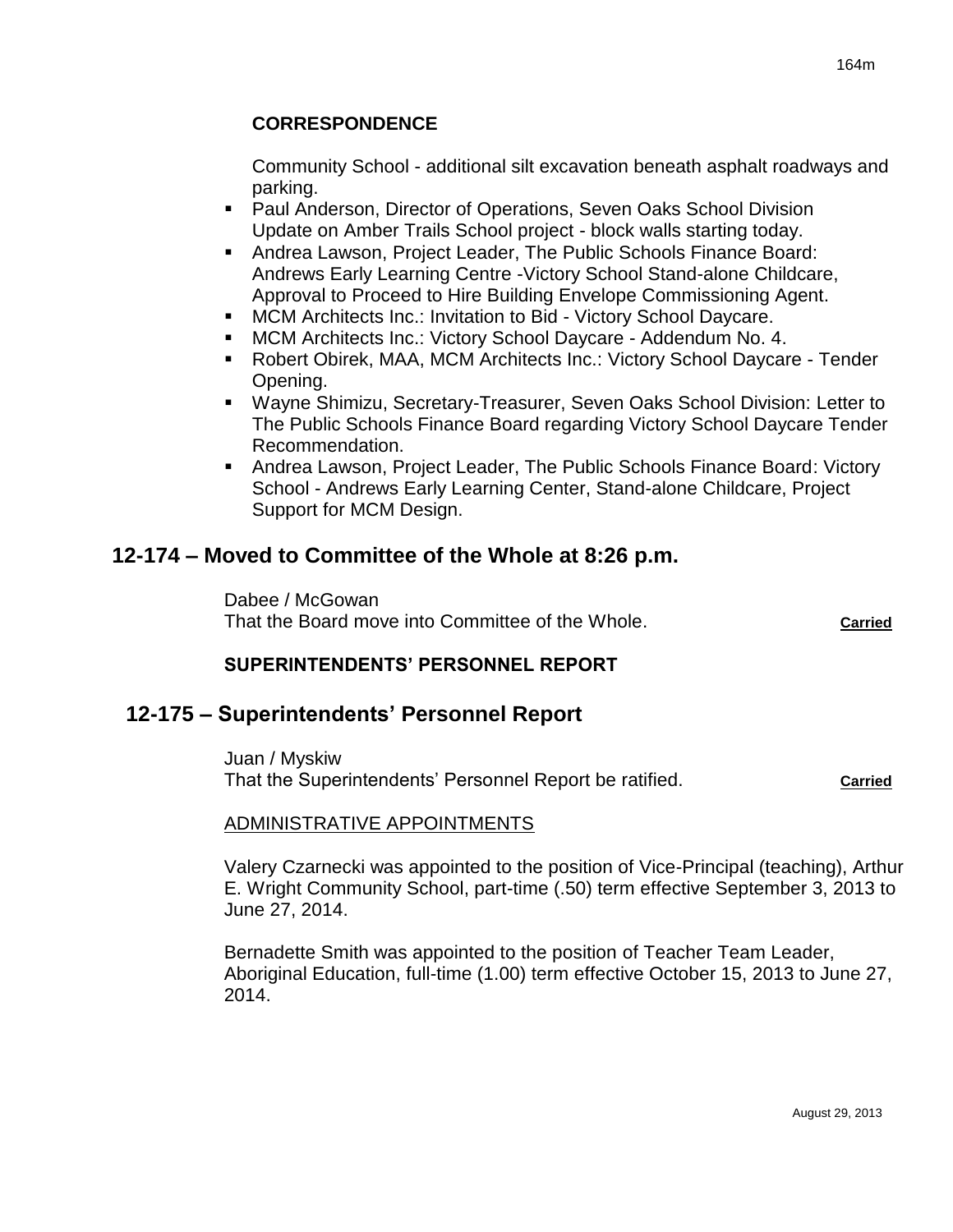# ADMINISTRATOR LEAVE OF ABSENCE

Marcel Bérubé was granted a full-time (1.00) leave of absence, without pay, effective September 3, 2013 to June 27, 2014.

# TEACHER APPOINTMENTS

Sandra Smith was appointed to a full-time (1.00) Teacher General (permanent) contract effective September 3, 2013.

The following were appointed to Limited Teacher-General (term) contracts effective September 3, 2013 to June 27, 2014:

Gurinder Bajwa (1.00) Gilli Braunstein (.50) Dana Clayton (1.00) Kashmere Cleofas (1.00) Kylee Colwell (.50) Kira Crilly (1.00) Valery Czarnecki (.50) Jacqueline Friesen (1.00) Anthony Greco (1.00) Shane Hicks (1.00) Susan Keller (1.00) Mary Kirkwood (1.00) Alexander Lucy (1.00) Tanya Manastersky (1.00) Erika Mann (.50) Rachel McWilliam (.50)

Kementha Munsamy (1.00) Gabriella Neufeld (1.00) Jennifer Pasternak (.375) Mike Peterson (1.00) Shelby Primmett (1.00) Paramjeet Ranouta (1.00) Caeli Rollins (1.00) Claire Semchuk (1.00) Megan Sigvaldason (1.00) Kelcie Terrick (1.00) Chelsea Tomchuk (.50) Lindsay Turbett (.50) Dustin Unrau (1.00) Joann Wright (1.00) Melanie Wright (1.00)

Jennilee Beaupre was appointed to a full-time (1.00) Limited Teacher-General (term) contract effective September 3, 2013 to March 28, 2014.

Diana Bernardo was appointed to a full-time (1.00) Limited Teacher-General (term) contract effective September 3, 2013 to November 22, 2013.

Christine Boniello was appointed to a part-time (.50) Limited Teacher-General (term) Contract effective September 3, 2013 – indefinite.

Reanne Cairns was appointed to a part-time (.50) Limited Teacher-General (term) contract effective September 3, 2013 to December 20, 2013.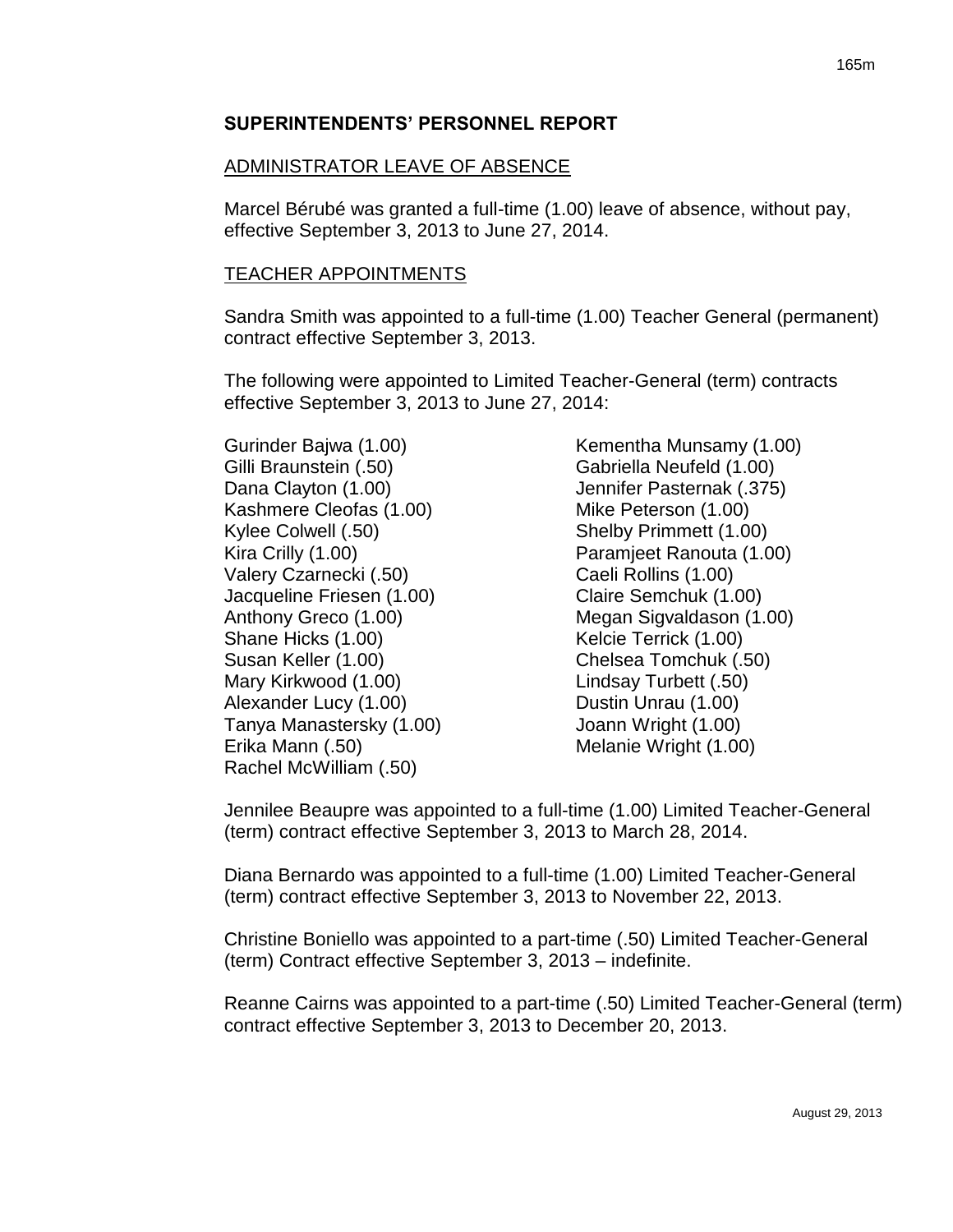Cayla Cohen was appointed to a full-time (1.00) Limited Teacher-General (term) contract effective September 3, 2013 to November 29, 2013.

Marley Dewar was appointed to a full-time (1.00) Limited Teacher-General (term) contract effective September 3, 2013 to March 28, 2014.

Andrew Gamby was appointed to a full-time (1.00) Limited Teacher-General (term) contract effective September 3, 2013 to November 15, 2013.

Alexa Klein was appointed to a full-time (1.00) Limited Teacher-General (term) contract effective September 3, 2013 – indefinite.

Helen Lagace was appointed to a full-time (1.00) Limited Teacher-General (term) contract effective September 3, 2013 to June 2, 2014.

Amritdeep Purba was appointed to a full-time (1.00) Limited Teacher-General (term) contract effective September 3, 2013 to April 30, 2014.

Joel Ramos was appointed to a full-time (1.00) Limited Teacher-General (term) contract effective September 3, 2013 to March 28, 2014.

Evan Victoruk was appointed to a part-time (.50) Limited Teacher-General (term) contract effective September 3, 2013 to December 20, 2013.

# SUBSTITUTE TEACHER APPOINTMENTS

Teachers on the attached list were appointed to Substitute Teacher contracts effective the 2013-2014 school year.

## TEACHER LEAVE OF ABSENCES

Louise Bigourdin was granted a leave of absence, part-time (.20), without pay, effective September 3, 2013 to December 20, 2013.

Jasmin Cavanaugh was granted a leave of absence, part-time (.50), without pay, effective the 2013-2014 school year.

## TEACHER MATERNITY AND PARENTAL LEAVES

Kirsten Dozenko was granted maternity and parental leave effective July 28, 2013 to September 1, 2014.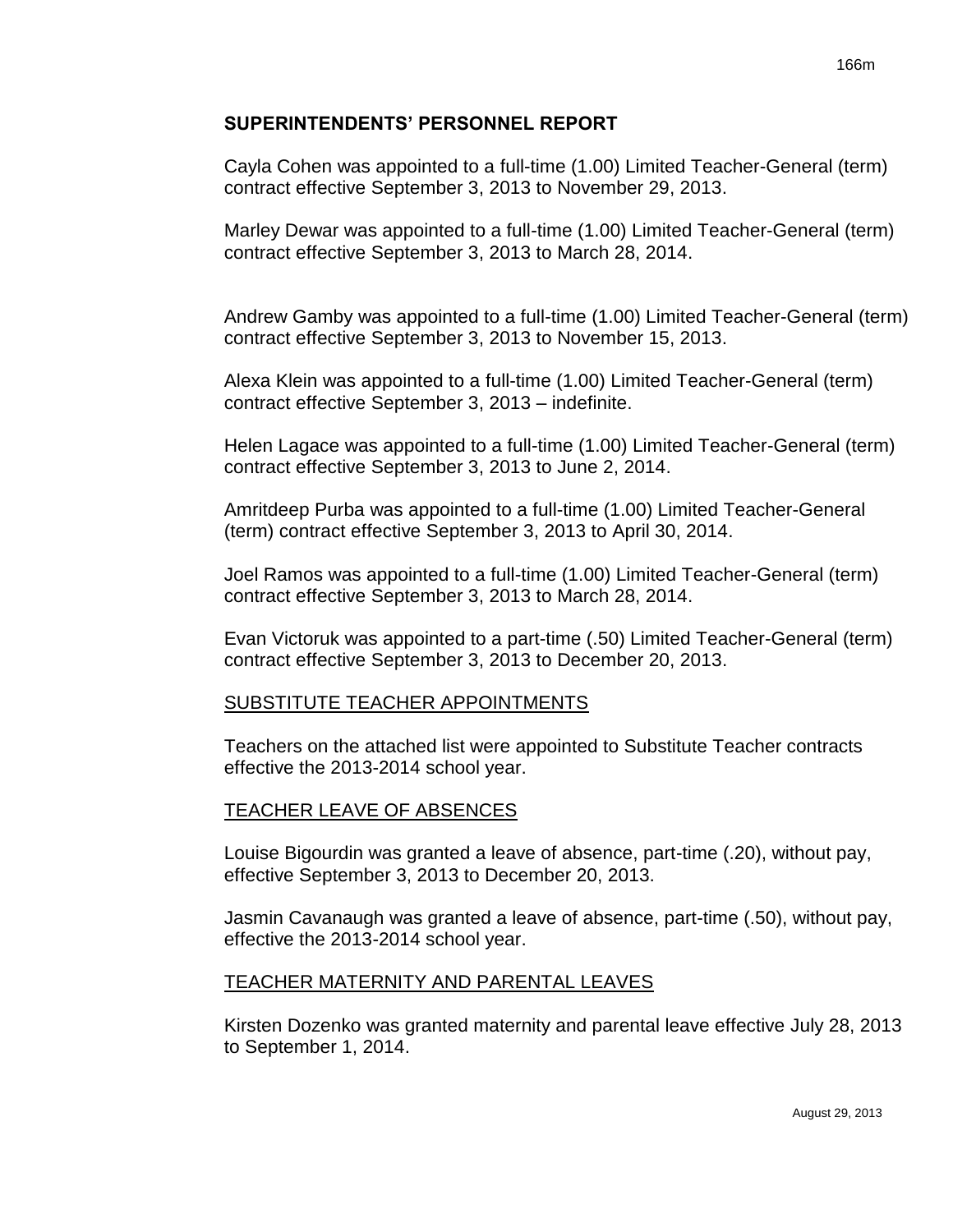Jenny Kemp was granted maternity and parental leave effective October 19, 2013 to October 19, 2014.

Pamela Lussier was granted maternity and parental leave effective September 10, 2013 to September 1, 2014.

#### TEACHER RESIGNATION

Linda Mercier gave notice of intent to resign from the position of Teacher effective June 28, 2013.

#### EDUCATIONAL ASSISTANT APPOINTMENTS

The following were appointed to full-time (1.00) Educational Assistant positions effective September 3, 2013:

| Kwaku Andoh          | Natasha Haines       |
|----------------------|----------------------|
| Jacqueline Andrushuk | Jeffrey Koehn        |
| Katrina Bernardino   | <b>Matthew Lewis</b> |
| Amanda Chrapchynski  | <b>Tyrone Martin</b> |
| Sandra Condie        | Anna Porczek         |
| Jasvir Ghuttora      | Evan Roskosz         |

## EDUCATIONAL ASSISTANT LEAVE OF ABSENCES

Maria Cullum was granted a part-time (.50) leave of absence effective the 2013- 2014 school year to serve as association president of the Educational Assistants of 7 Oaks.

The following were granted leaves of absence, without pay, effective the 2013- 2014 school year:

Irene Krawchuk (.50) David Wiebe (1.00) Joanne Roth (.50)

Linda Janzen (1.00) Cole Summers (.50)

Kyle McCartney was granted a full-time (1.00) leave of absence effective September 3, 2013 to May 2, 2014.

## EDUCATIONAL ASSISTANT RESIGNATIONS

Tara Ewanchuk gave notice of intent to resign from the position of Educational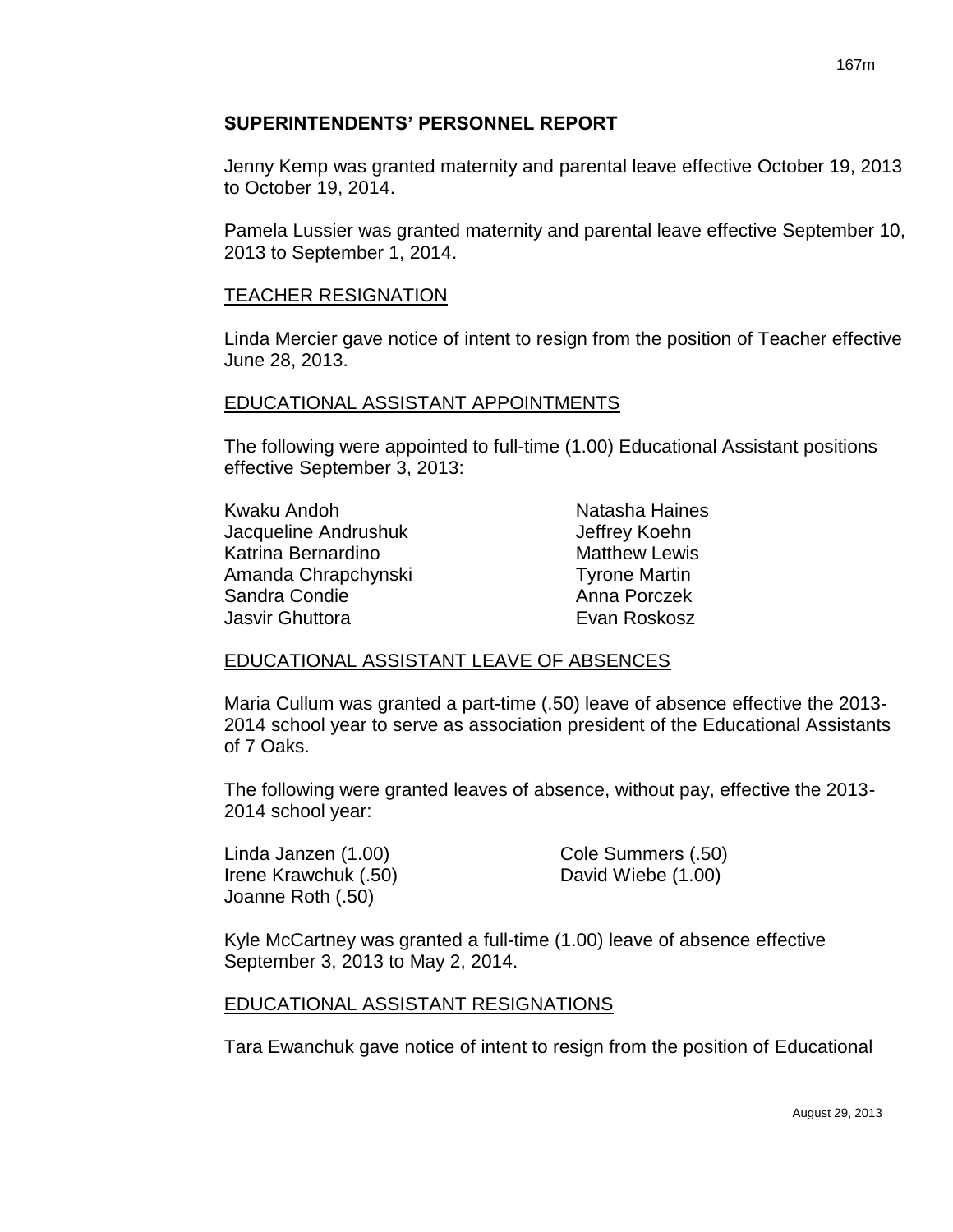Assistant effective August 30, 2013.

Bryan Robertson gave notice of intent to resign from the position of Educational Assistant effective August 30, 2013.

#### EDUCATIONAL ASSISTANT RETIREMENT

Kelly Hunter gave notice of intent to retire from the position of Educational Assistant effective September 2, 2013.

#### SECRETARY-CLERK RESIGNATION

Angela Neufeld gave notice of intent to resign from the position of Secretary-Clerk effective August 19, 2013.

#### CHILD CARE ASSISTANT APPOINTMENTS

The following were appointed to Child Care Assistant positions effective September 3, 2013:

Dina Cantin (1.00) Nisha Desai (74.2857)

## COMMUNITY COORDINATOR APPOINTMENT

Colleen Zahedi was appointed to a part-time (12.5 hours per week) Community Coordinator position effective September 3, 2013.

#### IMMIGRANT TEACHER EDUCATION PROGRAM (ITEP) APPOINTMENTS

The following were appointed to the ITEP Program effective September 3, 2013 to June 27, 2014:

Monina Jocson Sadia Naseem Fernando Lopez-Morales Swati Prabhakar Marisol Manangan Shabnam Siddiqui

## **SUPERINTENDENTS' REPORT**

The following matters were received as information:

■ Administrators' Retreat – October 9 to 11, 2013.